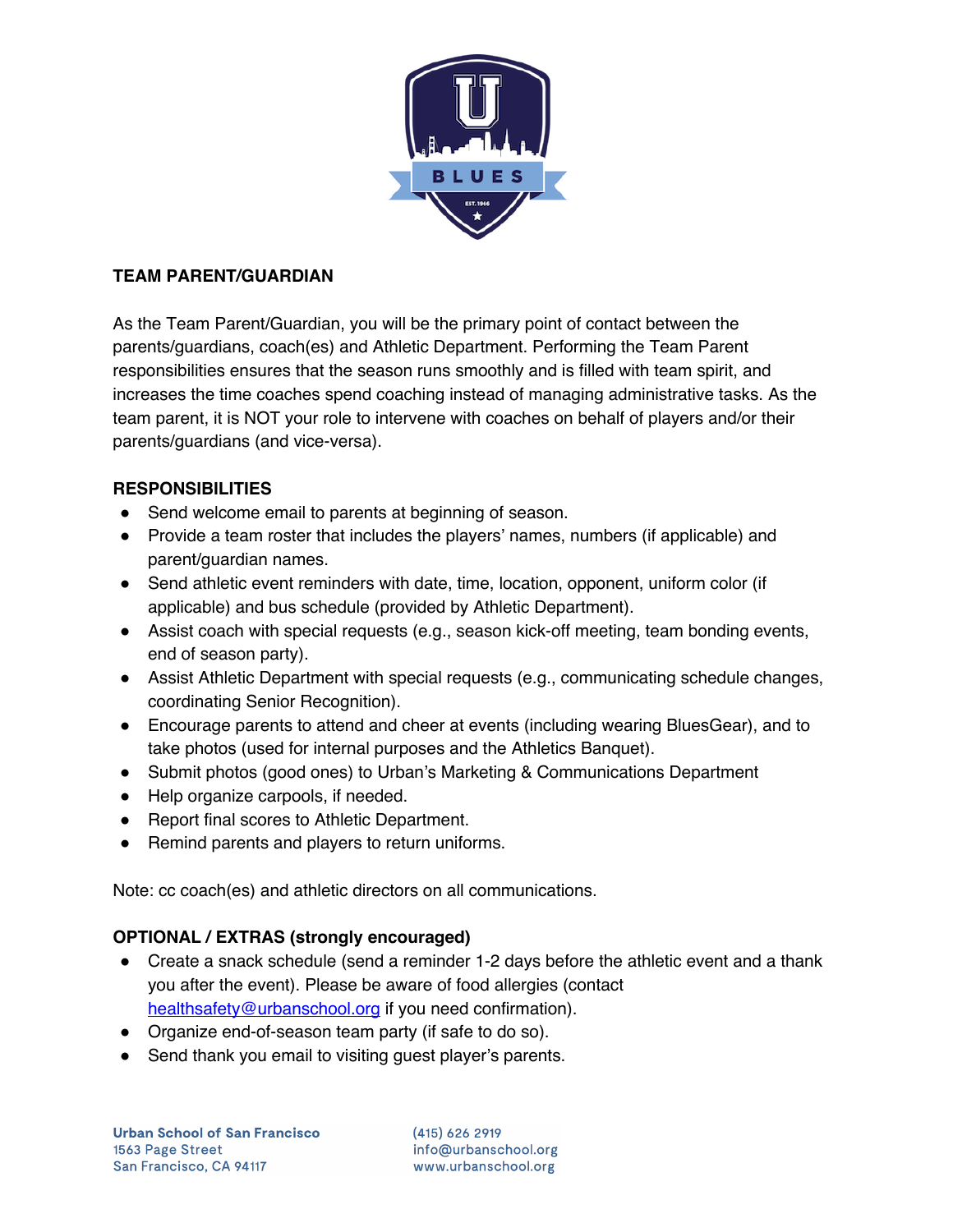- In the unfortunate event of a player injury, contact the player's parents with get well wishes and an offer to help.
- Send athletic event live updates to the parents via an app like GroupMe (communications to be limited to positive and supportive language and honor all requests for privacy from parents).

### **Term**

The Team Parent/Guardian will serve a single season term.

#### **SAMPLE WELCOME EMAIL**

Hello Urban {insert sport name, e.g., Girls Varsity Soccer} Parents~

Welcome to the {insert year, e.g., 2021-22} season! I'm {insert your name, player's name and your relation to the player} and I'll be the team parent this season. Please feel free to use this email thread to reach out and ask questions, request rides, etc.

Practice Schedule

Practices will be held *{insert practice schedule; include transportation info here, too - e.g., "Bus* service will be provided to the fields and back to Urban."}

Game Schedule & Snack Sign-up

{insert link to Google Sheet if you choose to coordinate a snack schedule, and/or instruct parents/guardians to refer to Urban's athletic calendar for the game schedule}

Sample Schedule and Snack Sign-up:

| Date & Time                  | Home/Away Opponent Location |            |                     |        | Jersey Color Snack Volunteer |
|------------------------------|-----------------------------|------------|---------------------|--------|------------------------------|
| Monday, May 1   Home<br>4 pm |                             | University | <b>Beach Chalet</b> | ∣ Blue | John Doe                     |

### (delete the paragraph below if you are not coordinating snacks for the team)

Traditionally, families have provided a post-game snack for the team. Ideas include tangerines, bananas, protein/granola bars, individual bags of popcorn and homemade baked goods. Please send what works for your family – the thought is what matters. Let me know if your child has any food allergies/intolerances, and I will share with the snack volunteers.

(delete the "New Parents/Guardians" section below if there are no new parents/guardians to the team or if the entire team is new)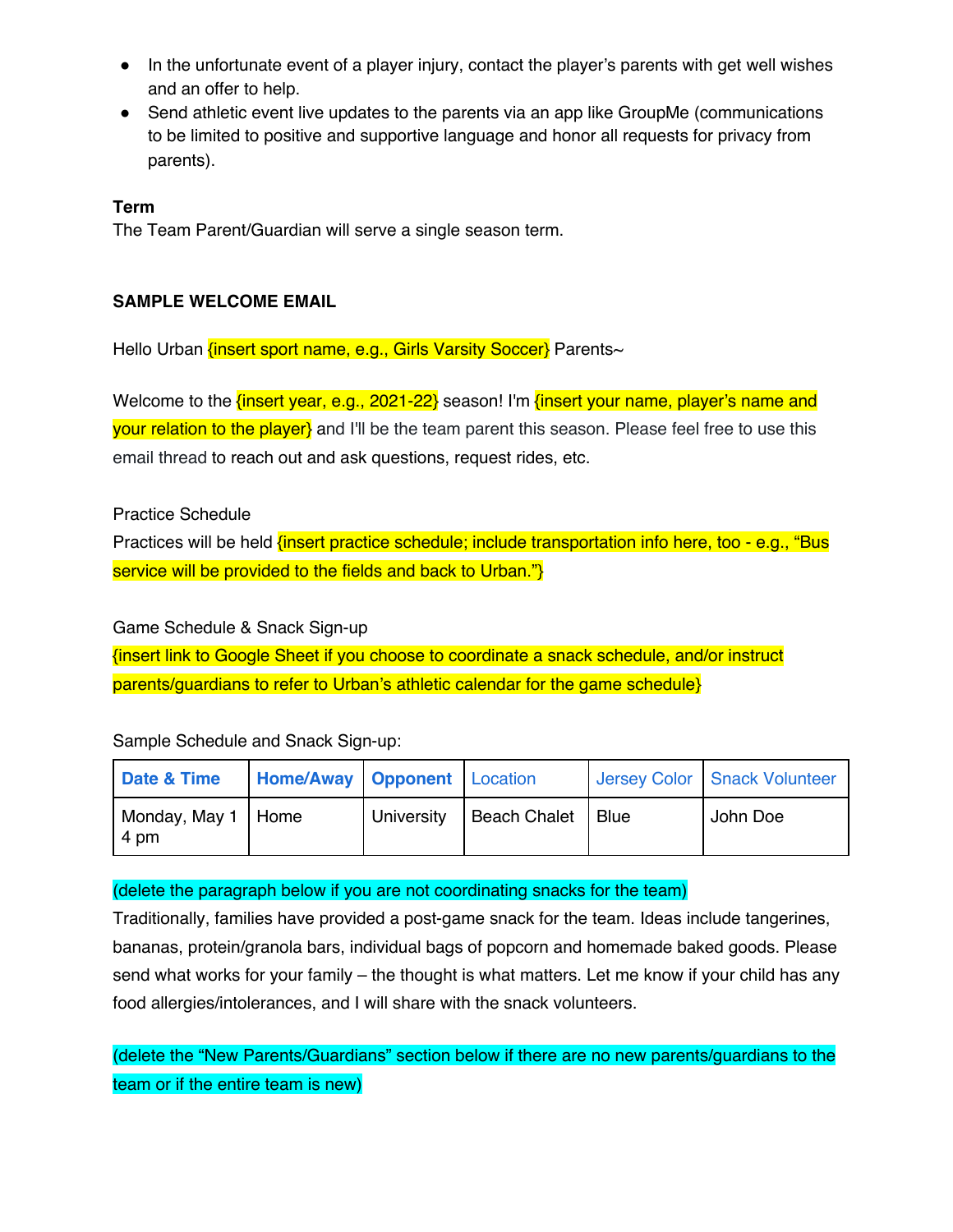New Parents/Guardians,

Please join me in welcoming the following parents to the team:

{insert parent name(s), player name and grad year - e.g., John & Jane Doe (Bob '25)}

### Photos

If you enjoy being behind the camera, would you please take photos and forward the good ones to me? They may be shown at the Athletics Banquet, included on the Urban Instagram and/or added to Urban's website. Thank you!

### **BluesGear**

Elevate your wardrobe and show off your school spirit by wearing a Blues original from the Urban athletic catalog:

https://teamlocker.squadlocker.com/?\_ga=2.38012842.844167145.1552697980-1252409595.1540241031#/lockers/urban-school-of-san-francisco?\_k=3yrmsv

I'm looking forward to a great season and hope to see you all *finsert an event location, e.g., "on* the sidelines," "in the stands," "at the regatta"}

GO BLUES!

 $\sim$  {insert your name}

## **SAMPLE EVENT REMINDER EMAIL**

Hi Blues Parents,

Following are the details for tomorrow's {insert event name, e.g., "game," "match"}:

**Who:** Urban (*{insert "home" or "away"}*) vs. *{insert opponent}* (*{insert "home" or "away"}*) **Where:** {insert location, e.g., "Beach Chalet - Pitch 1A/1B"} **Time:** {insert time} **Jersey:** {insert uniform color, if applicable} **What to Bring:** mask, water bottle

{insert statement about transportation - e.g., "Bus service will be provided to the game (bus leaves Urban at \_\_\_, but NOT back to Urban."}

GO BLUES!

 $\sim$  {insert your name}